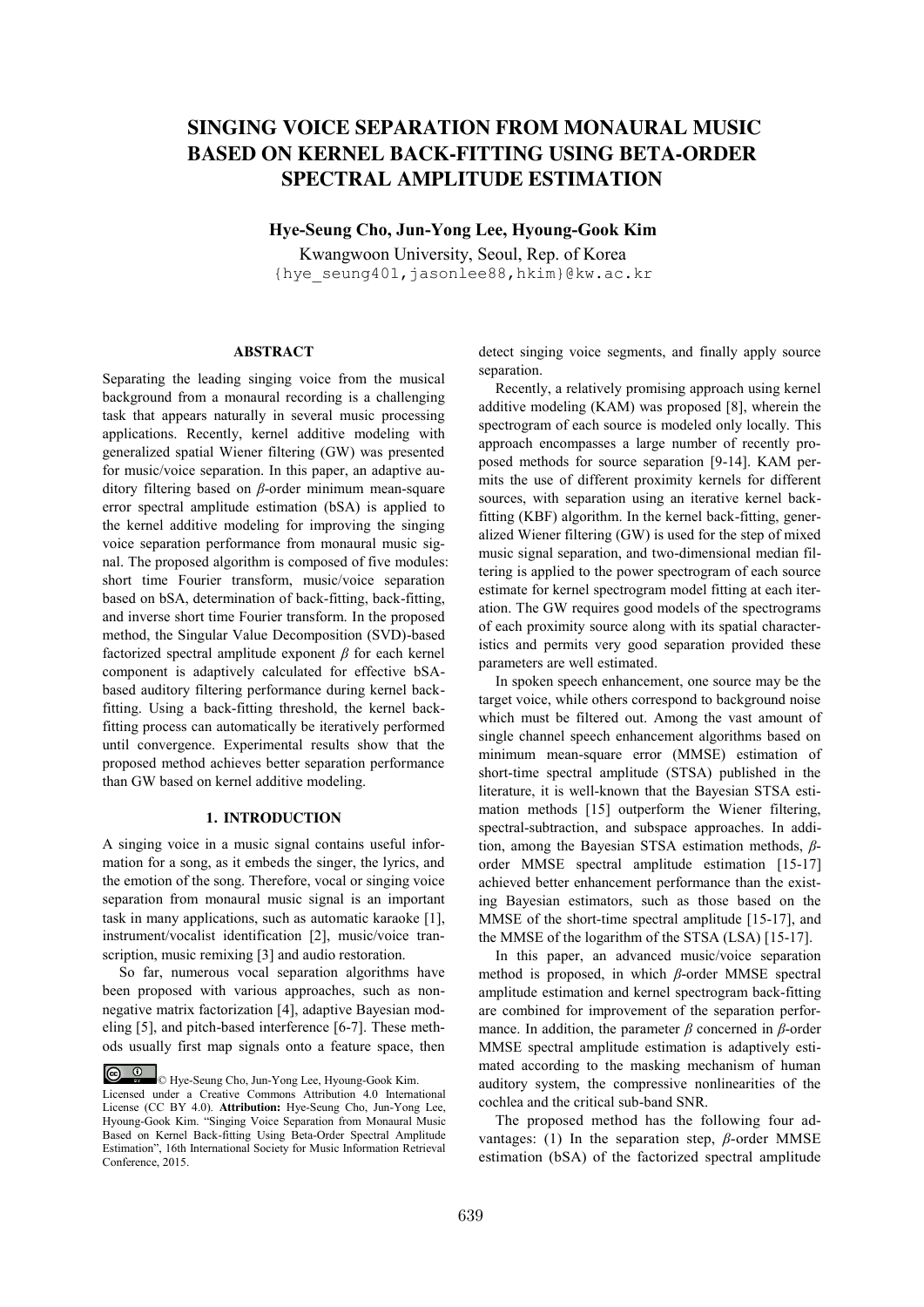was used instead of GW for the kernel back-fitting procedure to achieve better separation performances. (2) The Singular Value Decomposition (SVD)-based factorized spectral amplitude  $\beta$ *j* were adaptively calculated for effective bSA estimation performance. (3) In the back-fitting step, an SVD-based factorization procedure was applied to the power spectrogram filtered by median filter to achieve efficient compression before processing of the next proximity source. (4) Using a back-fitting threshold, the kernel back-fitting process can automatically be iteratively performed until convergence.

This paper is organized as follows. Section 2 describes the proposed method, while Section 3 discusses the experimental results. Finally, the conclusion is presented in Section 4.

## **2. PROPOSED MUSIC/VOICE SEPARATION ALGORITHM**

The proposed algorithm is composed of five modules: short time Fourier transform (STFT), music/voice separation based on *β*-order MMSE spectral amplitude estimation (bSA), determination of back-fitting, back-fitting, and inverse short time Fourier transform (ISTFT).

Figure 1 denotes the overall procedure of the proposed music/voice separation algorithm.



**Figure 1**. Overall flow chart of proposed music/voice separation algorithm.

We assume that the mixture music signal,  $x(n)$ , is taken as the sum of *j* underlying sources that are composed of some of percussive elements, one of the stable harmonic elements, and one of the singing voice. Let a realvalued monaural music signal in discrete-time domain *x*(*n*) be assumed as:

$$
x(n) = \sum_{j=1}^{J} o_j(n) \tag{1}
$$

where  $j (= 1, 2, \ldots, J)$  is index of each objective sources, *n* is sample index, and  $o_i(n)$  denotes an objective source in mixture music signal.

First, an input monaural music signal  $x(n)$  is transformed into the complex spectrogram X(*ω,t*) using the short-time discrete Fourier transform (STFT), as shown:

$$
X(\omega, t) = \sum_{n=0}^{N-1} x(Rt + n)w(n) \exp\left(\frac{-i2\pi\omega n}{N}\right)
$$
 (2)

where *R* denotes the frame shift, *t* is the frame index,  $w(n)$ indicates a window function, *N* is size of window, and *ω* is the frequency bin index, which is related to the normalized center frequency.

From the input complex spectrogram  $X(\omega,t)$ , complex spectrogram  $O_i(\omega, t)$  for each objective sources is estimated by *β*-order MMSE spectral amplitude estimation.

Each current estimated spectrogram is compared with each previous estimated complex spectrogram. If the difference between the current and previous estimated spectrograms is not larger than the back-fitting threshold value, each complex spectrogram is converted back to the time domain using an inverse STFT. Conversely, if the difference between the two is larger than back-fitting threshold value, the kernel back-fitting process is iterated until convergence.

During the back-fitting processes, the power spectrogram of the estimated spectrogram is filtered by a simple two dimensional median filter with source-specific binary kernels. The source-specific binary kernels are explained in detail in next sub-section.

This kernel back-fitting proceeds in an iterative fashion, with alternate performance of separation and reestimation (back-fitting) of the parameters to obtain new spectrogram estimates for each source.

#### **2.1 Re-estimation using back-fitting**

The re-estimation using back-fitting permits one to use different proximity kernels for each source and to separate them in order to perform the estimation. It assumes that vertical lines in a spectrogram correspond to percussive events; horizontal lines are typically associated with harmonics of pitched instruments, while cross-like forms correspond to singing voice events. In this case, peaks due to pitched harmonics can be regarded as outliers on the vertical lines associated with percussive events. Similarly, peaks due to the percussion events can be regarded as outliers on the horizontal lines associated with pitched harmonic instruments. Median filters used extensively in image processing are good at eliminating outliers. That is,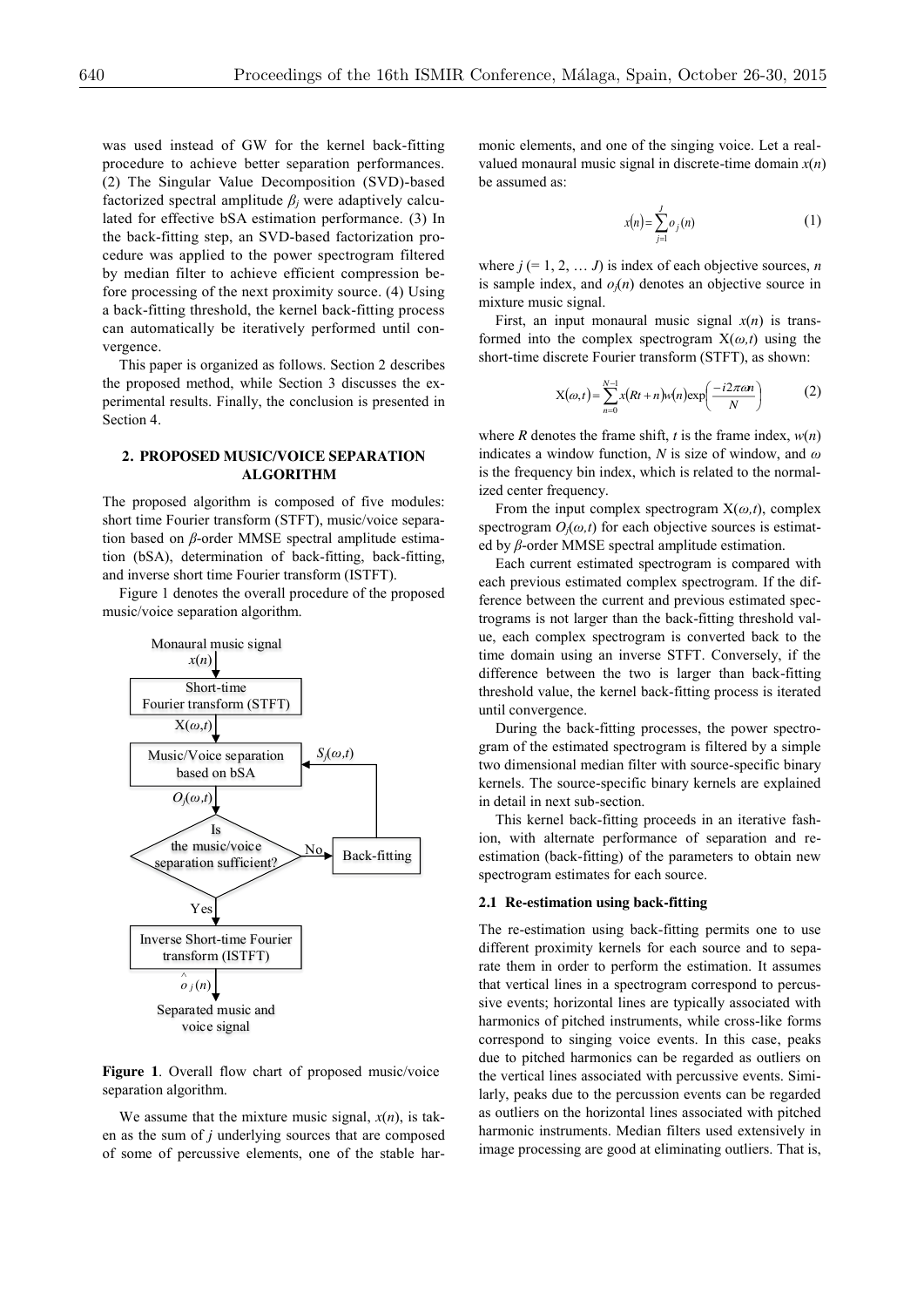median filtering each time frame will suppress harmonics in this frame resulting in a percussion enhanced frame, while median filtering each frequency slice will suppress percussion events. This brings to the concept of using median filters individually in the horizontal, vertical, and cross-like directions to separate harmonic, percussive and vocal events.

The process is as follows:

(Step 1) Using the estimated complex spectrogram  $O_i(\omega, t)$ , the power spectrogram of the complex spectrogram is calculated as:

$$
V_j(\omega, t) = |O_j(\omega, t)|^2
$$
 (3)

(Step 2) A simple two dimensional median filter is applied to the power spectrogram  $V_i(\omega, t)$  of the complex spectrogram with source-specific binary kernels, vocal, harmonic, and percussive. The different three proximity kernels [8] used for the median filter are as follows: (1) For a percussive and a repeating source, the vertical kernel is chosen; (2) For a harmonic source, the horizontal kernel is chosen; (3) Finally, for a source with only a spectral smoothness assumption, the cross-like kernel is chosen as vocals. The detailed three kernels are explained in the source separation using kernel additive models [8].

The median filtered kernel spectrogram is given by:

$$
M_j(\omega, t) = \text{median}[V_j(\omega, t) | K_j(\omega, t)] \tag{4}
$$

where  $K_j(\omega, t)$  is a kernel which includes percussive elements of periodic components  $(j = 1, 2, \dots, J-2)$ , the stable harmonic elements  $(j = J-1)$ , and the singing voice  $(j = J)$ , respectively. In effect, the original sample of the power spectrogram  $V_i(\omega, t)$  of the complex spectrogram is replaced with the middle value obtained from a sorted list of the samples in neighborhoods of the original sample according to each kernel.

(Step 3) Kernel back-fitting using Wiener filtering or the *β*-order spectral amplitude estimator comes with an important drawback: it requires the full-resolution spectrogram, and storage of a huge amount of parameters in each iteration, and for each source. To reduce the memory usage and improve the separation performance while maintaining computational efficiency. Singular Value Decomposition (SVD) is applied to the fullresolution spectrogram *Mj*(*ω,t*):

$$
S_j(\omega, t) = D_j \Sigma_j C_j = \text{SVD}[M_j(\omega, t)] \tag{5}
$$

where  $M_i(\omega, t)$  is factored into the matrix product of three matrices: the  $M \times M$  row basis  $D_i$  matrix, the  $M \times L$  diagonal singular value matrix  $\Sigma_i$  and the  $L \times L$  transposed column basis functions *Cj*.

## **2.2 Separation using** *β***-order MMSE spectral amplitude estimation**

In the separation step, *β*-order MMSE spectral amplitude estimation of the factorized spectral amplitude is used instead of GW for the kernel back-fitting procedure to achieve better music/voice separation performances. In the *β*-order MMSE spectral amplitude estimation, the spectral amplitude order  $\beta$  is quite important for singing voice enhancement or separation from monaural music signal. For the different *β* values, the gain values are different, and noise or other source reduction obtained is also different. In this way, the appropriated gain can be obtained by adaptively choosing right *β*.

However, the traditional calculation method about *β* is based on overall Signal-to-Noise Ratio (SNR) of each frame. That is, their values are fixed and not vary with frequency in each frame. Furthermore, the human auditory system has different sensitivity for different frequency components. Therefore, the *b*-th critical sub-band SNR is employed to calculate *β* values*.* For more effective bSA estimation performance, the Singular Value Decomposition (SVD)-based factorized spectral amplitude order  $\beta_i(b,t)$  is adaptively calculated. Using adaptive  $\beta$  values and Singular Value Decomposition (SVD)-based factorized spectral amplitude, we can yield effective music/voice separation and obtain a good enhancement performance.

### *2.2.1 β-order MMSE spectral amplitude estimation*

The *β*-order MMSE spectral amplitude estimation is composed of following four modules: sum of all  $S_i(\omega,t)$ , calculation of a priori SNR and a posteriori SNR, calculation of adaptive  $\beta_i(b,t)$ , and bSA-based gain function.

Figure 2 shows the *β*-order MMSE spectral amplitude estimation.



**Figure 2**. Overall flow chart of the *β-*order MMSE spectral amplitude estimation.

Before to obtain the estimated complex spectrum  $O_i(\omega, t)$  from SVD-based factorized  $S_i(\omega, t)$ , the sum  $W(\omega, t)$ of all  $S_i(\omega, t)$  is defined by:

$$
W(\omega, t) = S_1(\omega, t) + S_2(\omega, t) + \dots + S_J(\omega, t)
$$
 (6)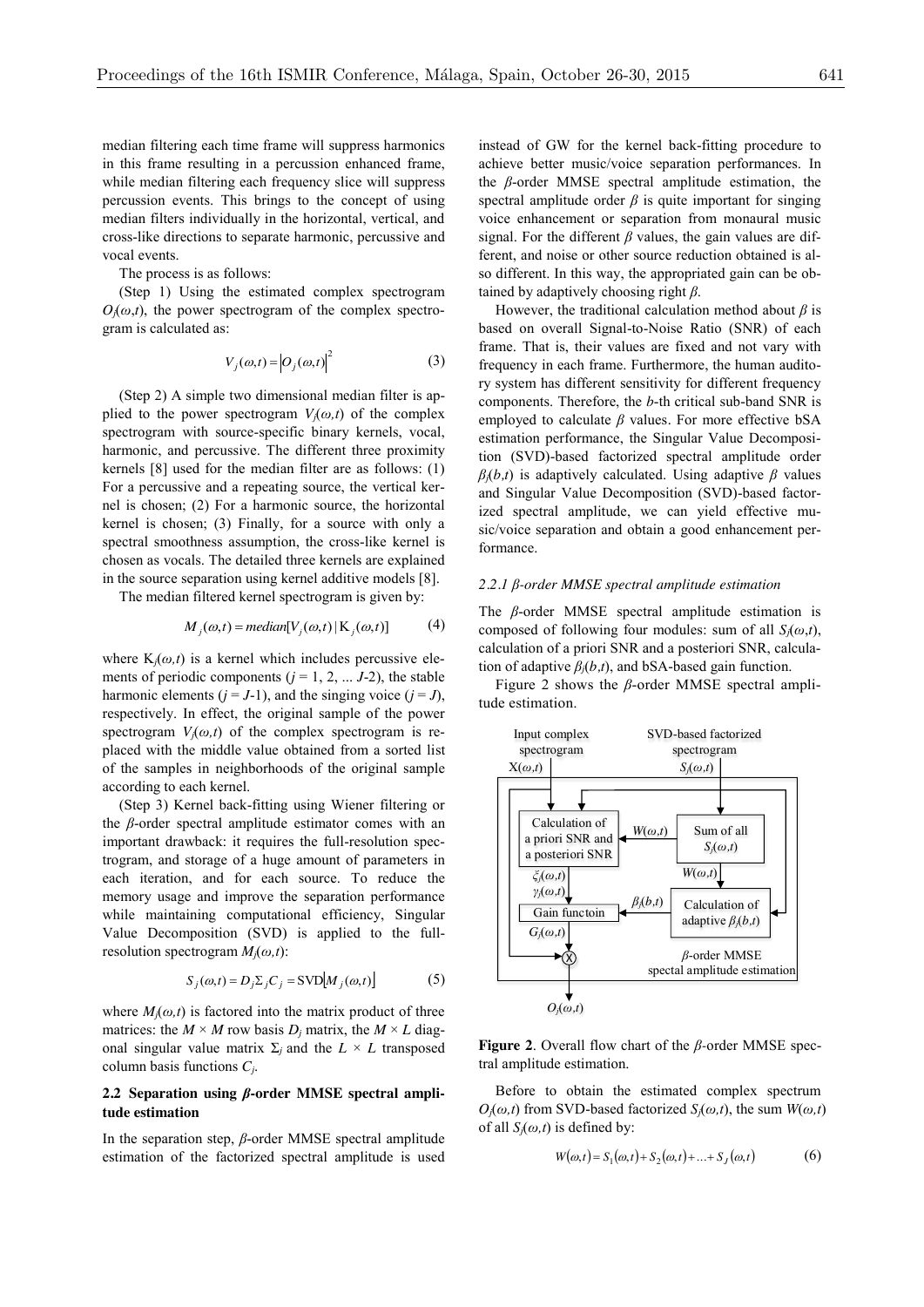Then, the a priori SNR *ξj*(*ω,t*) and the a posteriori SNR *γj*(*ω,t*) of each objective proximity sources are calculated as follows:

$$
\xi_j(\omega,t) = \frac{S_j(\omega,t)}{W(\omega,t) - S_j(\omega,t)};
$$
\n(7)

$$
\gamma_j(\omega,t) = \frac{|X(\omega,t)|^2}{W(\omega,t) - S_j(\omega,t)};
$$
\n(8)

$$
\chi_j(\omega,t) = \frac{\xi_j(\omega,t)}{1 + \xi_j(\omega,t)} \gamma_j(\omega,t); \tag{9}
$$

where  $\chi_i(\omega, t)$  is the function of  $\zeta_i(\omega, t)$  and  $\gamma_i(\omega, t)$ .

The gain function  $G_i(\omega, t)$  for the bSA is given by:

$$
G_j(\omega, t) = \frac{\sqrt{\chi_j(\omega, t)}}{\gamma_j(\omega, t)} \left[ \Gamma\left(\frac{\beta_j(b, t)}{2} + 1\right) \cdot \Phi\left(\frac{\beta_j(b, t)}{2}, 1; -\nu_j(\omega, t)\right) \right]^{\frac{1}{\beta_j(b, t)}} (10)
$$

where  $\Gamma(\cdot)$  is the gamma function,  $\Phi(\cdot)$  is the confluent hypergeometric function. And *βj*(*b,t*) denotes the parameter based on the human auditory system.

To calculate  $\beta_j(b,t)$ , we employ the critical sub-band SNR. The *b* critical bands are divided for each speech frame, where a non-linear mel-frequency scale is used, which approximates the behavior of the auditory system. The mel-scale is a scale of pitches judged by listeners to be equal in distance one from another. The reference point between this scale and normal frequency measurement is defined by equating a 1000 Hz tone, 40 dB above the listener's threshold, with a pitch of 1000 mels. To convert a frequency *ω* in hertz into its equivalent in mel, the following formula is used:

$$
pitch(mel) = 1127.0148 \log \left( 1 + \frac{\omega(Hz)}{700} \right) \tag{11}
$$

The spectrum is then processed by a mel-filter bank. The signal energy of the spectrum within *b*-th critical frequency sub-bands by means of a series of triangular filters whose center frequency are spaced according to the mel-scale. Thereafter, the critical sub-band SNR *Zj*(*b*,*t*) is calculated in the *b-*th band.

Finally, the estimated complex spectrogram from the gain function is defined as:

$$
O_j(\omega, t) = G_j(\omega, t) \cdot \mathbf{X}(\omega, t) \tag{12}
$$

#### *2.2.2 Calculation of adaptive βj(b,t)*

Since the spectral amplitude order  $\beta_i(b,t)$  is based on characteristics of the human auditory system, including the compressive nonlinearities of the cochlea, and the perceived loudness, the choosing of adequate value for  $\beta$ <sub>*j*</sub>(*b*,*t*) can result in better enhancement or separation performance.

First, using  $W(\omega, t)$  and  $S_j(\omega, t)$ , the sub-band SNR  $Z_i(b,t)$  is calculated as:

$$
Z_{j}(b,t) = 10 \log_{10} \frac{\sum_{\omega=B_{low}(b)}^{B_{up}(b)} \left| W(\omega,t) - \sqrt{W(\omega,t) - S_{j}(\omega,t)} \right|^{2}}{\sum_{\omega=B_{low}(b)}^{B_{up}(b)} \left( W(\omega,t) - S_{j}(\omega,t) \right)}
$$
(13)

where  $b \in [0, 23]$  denotes the index of critical band.  $B_{up}(b)$ and  $B_{low}(b)$  denote the upper and lower frequency bound of the *b-*th critical band, respectively.

To obtain  $\beta_j(b,t)$ , the compression rate  $\hat{\beta}_{j}(b,t)$  at intermediate frequencies can be calculated through linear interpolation between *βlow* and *βhigh*. That is,

$$
\hat{\beta}_j(b,t) = \beta_{high} - d(b,t) \left( \beta_{high} - \beta_{low} \right) \text{ for } 1 \le j \le J \tag{14}
$$

using

$$
d(b,t) = \frac{1}{B_{up}(b) - B_{low}(b)} \sum_{\omega = B_{low}(b)}^{B_{up}(b)} \left\{ \frac{1}{\eta} \log_{10} \left( \frac{f_{\omega}}{A} + l \right) \right\}
$$
(15)

where  $d(b,t)$  is the frequency-position function to the critical band,  $\beta_{high} = 0.2$  and  $\beta_{low} = 1$  denote the lowfrequency and high-frequency of the compression rate, *η*  $= 0.06$  mm,  $l = 1$ , and  $A = 165.4$  Hz are the parameters set in paper [18], and *f<sup>ω</sup>* is the frequency in Hz corresponding to spectral component  $\omega$ , i.e.,  $f_{\omega} = \omega F_s/N$ , where  $F_s$  is the sampling frequency.

By limiting the range of  $\beta_{j}(b,t)$  as  $[\beta_{min}, \beta_{max}]$  in order to obtain a better trade-off between target source enhancement and other source reduction,  $\overset{\circ}{p}_i(b,t)$  can be calculated through the following relationship:

$$
\beta_j(b,t) = \min\{\max\{\mu \cdot Z_j(b,t) + \lambda, \beta_{\min}\}\beta_{\max}\}\qquad(16)
$$

where  $\mu = 0.45$ ,  $\lambda = 1.3$ ,  $\beta_{min} = 0.4$ , and  $\beta_{max} = 4.0$ .

According to sub-band SNR, the compressive nonlinearities of the cochlea, and perceived loudness, a parameter *βj*(*b,t*) is given as follows:

$$
\beta_j(b,t) = q \cdot \hat{\beta}_j(b,t) + (1-q) \cdot \check{\beta}_j(b,t) \tag{17}
$$

where  $q$  ( $0 \leq q \leq 1$ ) is a smoothing parameter.

#### **3. EXPERIMENTAL RESULTS**

In this section, the performance of the proposed bSA-KBF algorithm is evaluated for the separation of background music and singing voice.

For experiments, 100 full-length song tracks were used (50 songs from the ccMixter database containing many different musical genres, 50 songs from a self-recording studio music database), where all singing voices and music accompaniments were recorded separately. All of the song data were stored in PCM format with mono, 16-bit depth, and 44.1 kHz sampling rate.

For each track, the accompaniment of 6 repeating patterns along with a 2 second steady harmonic source was determined. Vocals were modeled using a cross-like ker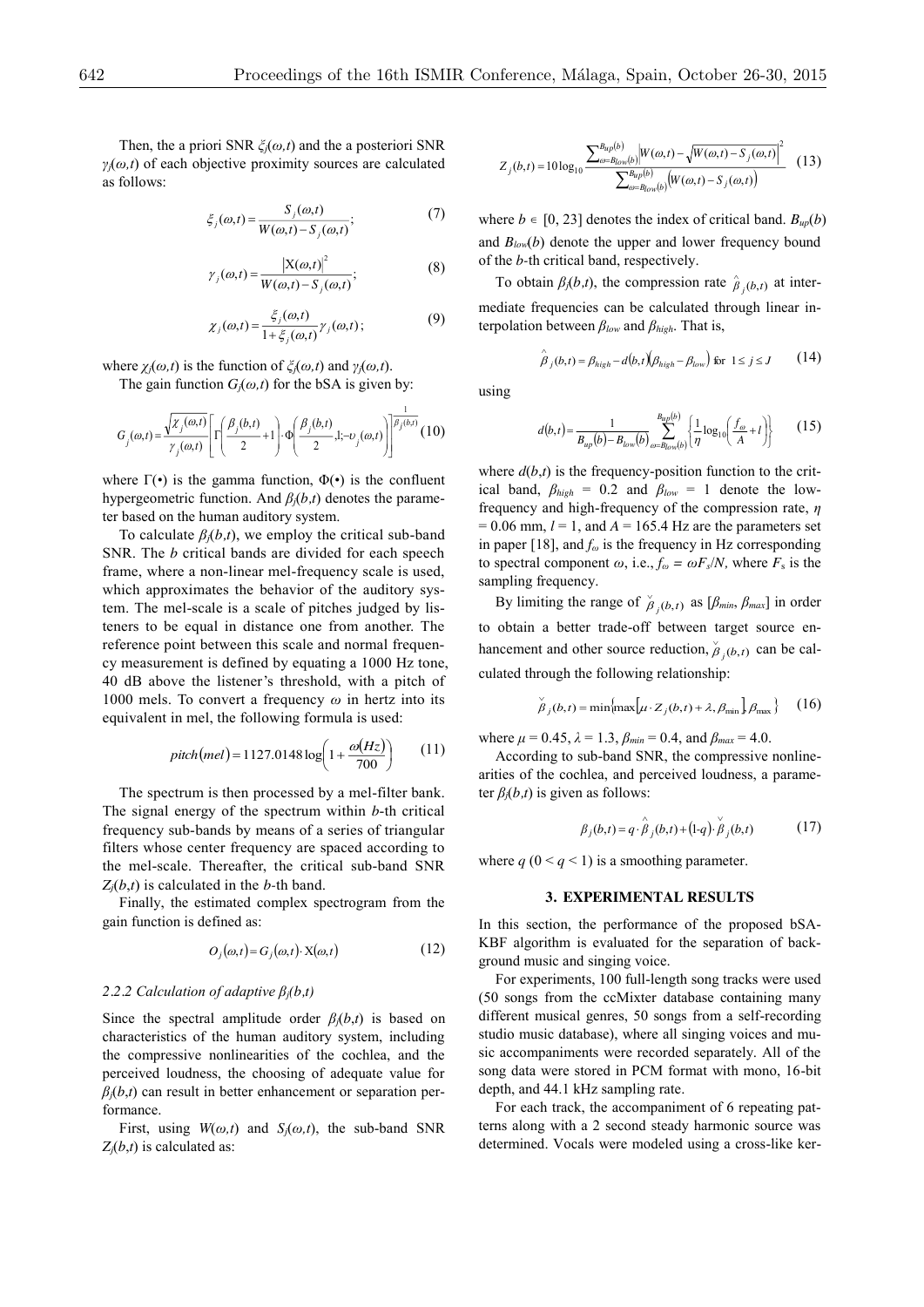nel with a height of 15 Hz and width of 20 ms. The frame length was set to 90 ms, with 80% overlap. Six to eight iterations were performed for the back-fitting algorithm (approximately until convergence).

For the performance measures, performance was evaluated in terms of Normalized Source-to-Interference Ratio (NSIR) and Normalized Source-to-Distortion Ratio (NSDR) by Blind Source Separation Evaluation (BSS Eval) metrics [19]. NSDR and NSIR for singing voice are defined as:

$$
NSDR(v_r, v, x) = SDR(v_r, v) - SDR(x, v)
$$
  
\n
$$
NSIR(v_r, v, x) = SIR(v_r, v) - SIR(x, v)
$$
 (18)

where  $v_r$  is the synthesized singing voice,  $v$  is the original clean singing voice, and *x* is the mixture. NSDR is for estimating the improvement of the SDR between the processed mixture *x* and the separated singing voice  $v_r$ . Higher values indicate better separation.

The performance of the proposed bSA algorithm was compared with those of GW, LSA based on KAM.

Table 1 presents the experimental results of comparative performance for music/voice separation of the four methods:

- STFT-GW-KAM: As a basic KAM algorithm, the generalized Wiener filter was applied to the power spectrogram based on STFT.
- SVD-GW-KAM: SVD was performed on the power spectrogram based on STFT. To the SVD-based decomposed power spectrogram, the generalized Wiener filter was applied.
- SVD-LSA-KAM: The MMSE of the logarithm of the STSA was applied to the SVD-based decomposed power spectrogram.
- SVD-bSA-KAM: *β*-order MMSE STSA was applied to the SVD-based decomposed power spectrogram.

| Methods     | Separation Per- |             | Separation Per- |             |
|-------------|-----------------|-------------|-----------------|-------------|
|             | formance for    |             | formance for    |             |
|             | Music           |             | Voice           |             |
|             | <b>NSDR</b>     | <b>NSIR</b> | <b>NSDR</b>     | <b>NSIR</b> |
| STFT-GW-KAM | 6.37            | 918         | 1.89            | 5.76        |
| SVD-GW-KAM  | 6.83            | 9.65        | 2.35            | 6.23        |
| SVD-LSA-KAM | 7.36            | 10.48       | 2.87            | 6.74        |
| SVD-bSA-KAM | 8.25            | 12.13       | 3.12            | 6.88        |

**Table 1.** Comparative performance for music/voice separation.

As shown in Table 1, the best separation performance of the music from the mixed music signal is obtained with the proposed method, SVD-bSA-KAM, in terms of NSDR and NSIR. Compared to the other three methods, the basic method, STFT-GW-KAM, attains the worst results. And the proposed bSA delivers high performance result in the separation of vocal components.

## **4. CONCLUSIONS**

In this paper, we proposed a *β*-order MMSE spectral amplitude estimation method based on kernel back-fitting for music/voice separation. The proposed algorithm enhances the basic kernel back-fitting algorithm through application of *β*-order MMSE spectral amplitude estimation considering the perceptual properties of human auditory system. The experimental results show that the proposed method obtained better results compared to other existing methods.

In future work, we will apply the method to spatial audio reproduction applications running on smart phones.

#### **5. ACKNOWLEDGMENTS**

This research was supported by Basic Science Research Program through the National Research Foundation of Korea(NRF) funded by the Ministry of Education, Science and Technology(NRF-2013R1A1A2007601). And this research was supported by the MSIP(Ministry of Science, ICT and Future Planning), Korea, under the ITRC(Information Technology Research Center) support program (IITP-2015-H8501-15-1016) supervised by the IITP(Institute for Information & communications Technology Promotion)

### **6. REFERENCES**

- [1] Z. Rafii and B. Pardo: "REpeating Pattern Extraction Technique (REPET): A Simple Method for Music/Voice Separation," *IEEE Transactions on Audio, Speech and Language Processing*, Vol. 21, No. 1, pp. 73–84, 2012.
- [2] N. C. Maddage, C. Xu, and Y. Wang: "Singer identification Based on Vocal and Instrumental Models," in *Proceedings of the 17th International Conference on Pattern Recognition*, Vol. 2, pp. 375– 378, 2004.
- [3] S. Marchand et al: "DReaM: A Novel System for Joint Source Separation and Multi-Track Coding," in *Proceedings of the 133rd Audio Engineering Society Convention*, 2012.
- [4] S. Vembu and S. Baumann: "Separation of Vocals from Polyphonic Audio Recordings," in *Proceedings of the International Society for Music Information Retrieval Conference*, pp. 337–344, 2005.
- [5] A. Ozerov, P. Philippe, F. Bimbot, and R. Gribonval: "Adaptation of Bayesian Models for Single-Channel Source Separation and its Application to Voice/Music Separation in Popular Songs," *IEEE Transactions on Audio, Speech and Language Processing*, Vol. 15, No. 5, pp. 1564–1578, 2007.